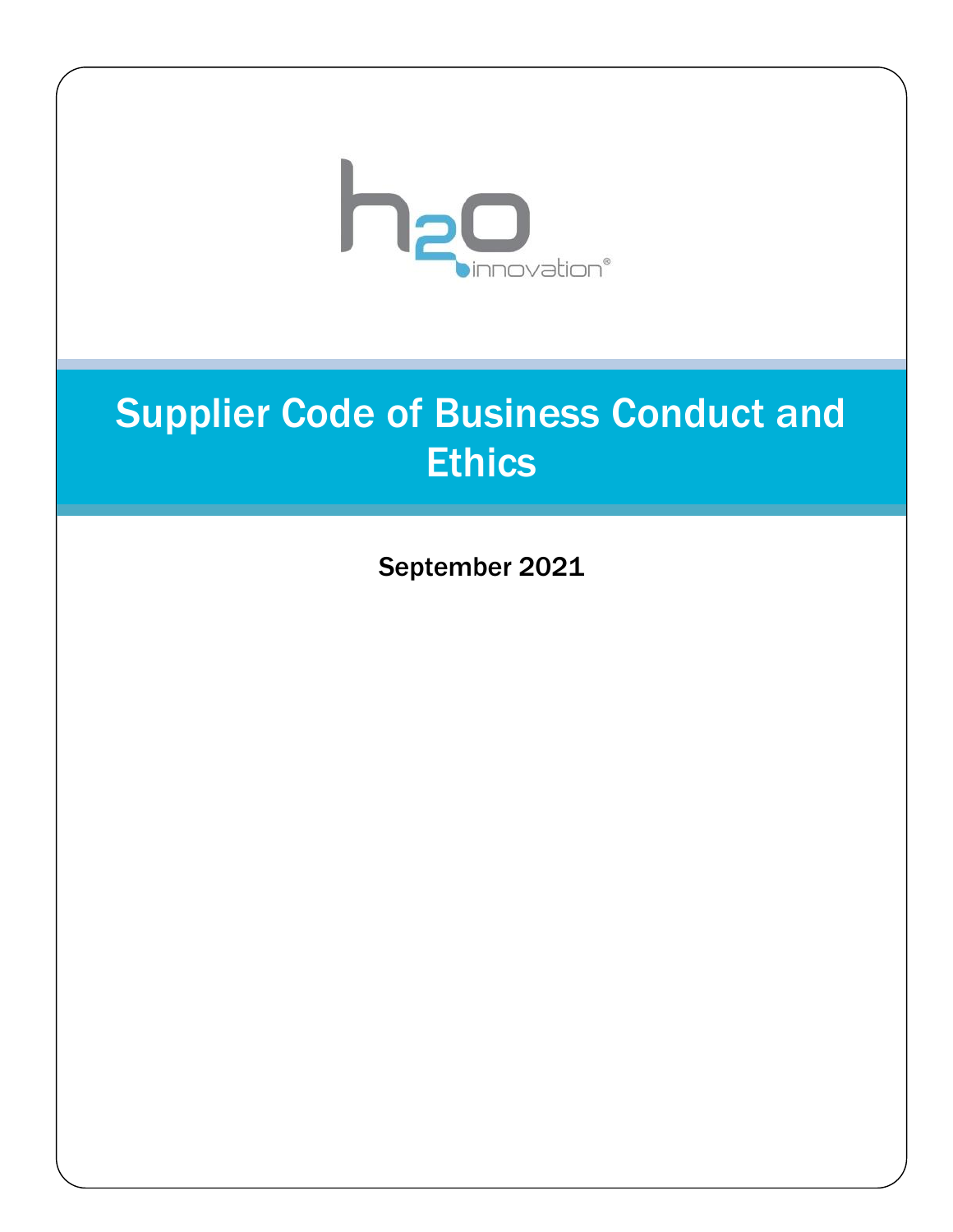# ŀ ovation®

# **TABLE OF CONTENTS**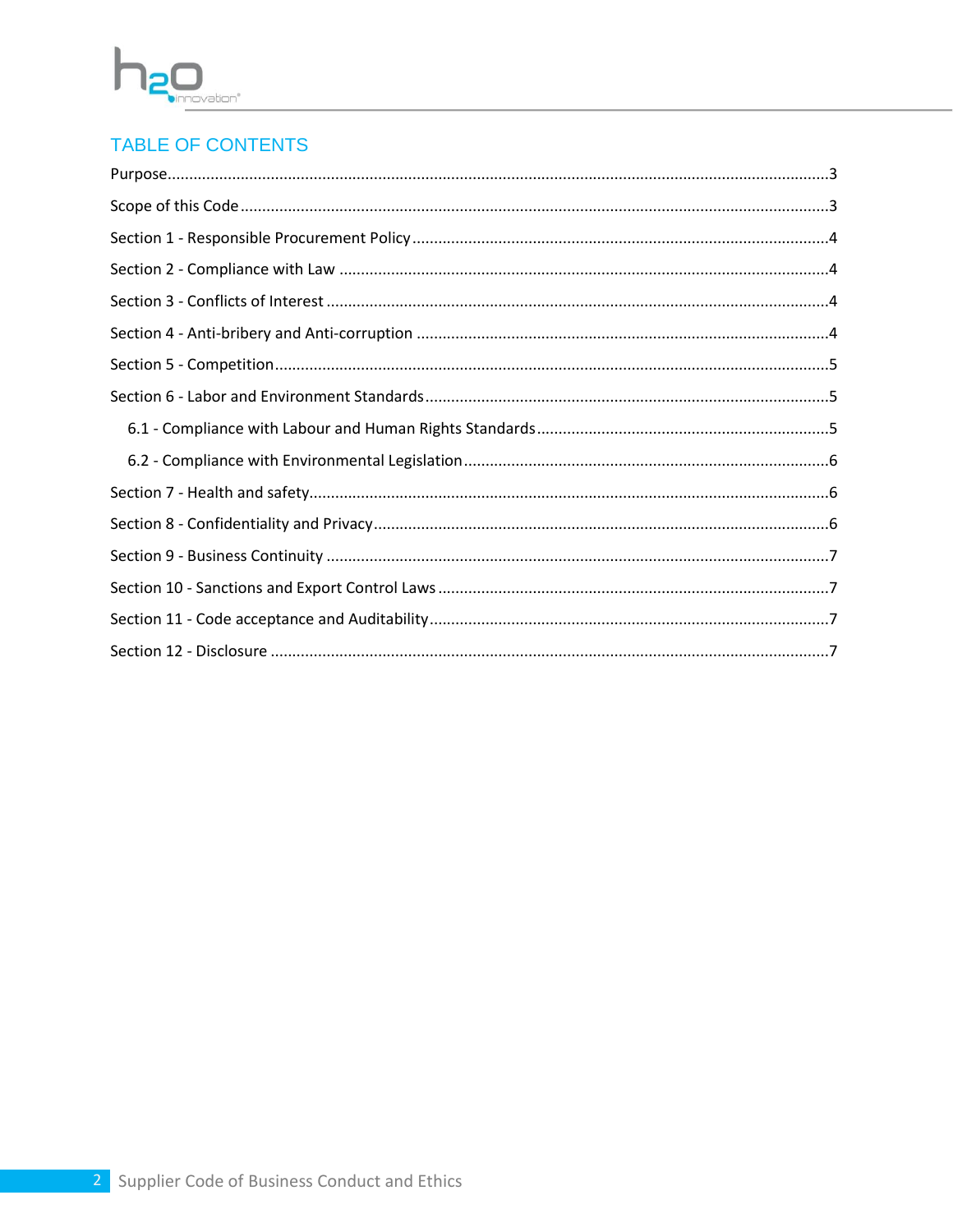

#### <span id="page-2-0"></span>Purpose

This Code of Business Conduct and Ethics, (the "Code") is the ethical framework for how H<sub>2</sub>O Innovation Inc. and its affiliates and subsidiaries ("**H2O Innovation**") operate, and it applies to everyone who works for and with H<sub>2</sub>O Innovation. It provides details on how H<sub>2</sub>O Innovation's existing and new vendors, contractors, service providers and external consultants and professionals ("**Suppliers**") are expected to conduct their business with H<sub>2</sub>O Innovation, subject to any applicable law. H<sub>2</sub>O Innovation expect all Suppliers to commit to ethical business practices and act with honesty, fairness, respect and integrity.

# <span id="page-2-1"></span>Scope of this Code

This Code outlines the minimum standards that  $H_2O$  Innovation expects of its Suppliers, including Suppliers providing goods or services that do not require formal contracts. Where formal contracts are in place, they may contain additional detailed requirements that surpass the provisions in this Code, and if there are any conflicts between such contractual requirements and this Code, the requirements of the contract will govern and apply.

H2O Innovation requires its Suppliers to adhere to this Code and expects such Suppliers to implement its requirements in a manner that is appropriate and proportional to the nature and scale of their activities, the goods that they supply and the services that they perform. While H<sub>2</sub>O Innovation recognizes that its Suppliers operate in different legal and cultural environments, the standards set forth in this Code operate as a benchmark for acceptable conduct. Where applicable local laws impose less restrictive obligations on a Supplier, the Supplier is expected to adhere to the standards of this Code. Where applicable local laws impose greater obligations on a Supplier, the Supplier must comply with such laws and regulations and Suppliers must ensure that their subcontractors also comply with this Code.

H2O Innovation will periodically review the Code and make revisions when needed, which it will expect its Suppliers to adopt. If, in H2O Innovation's discretion (at all times acting reasonably), any Supplier fails to conduct business in line with the Code, H<sub>2</sub>O Innovation may terminate the contractual relationship between the Supplier and  $H_2O$  Innovation.

Any question about this Code or its application should be sent to [procurement@h2oinnovation.com.](mailto:procurement@h2oinnovation.com)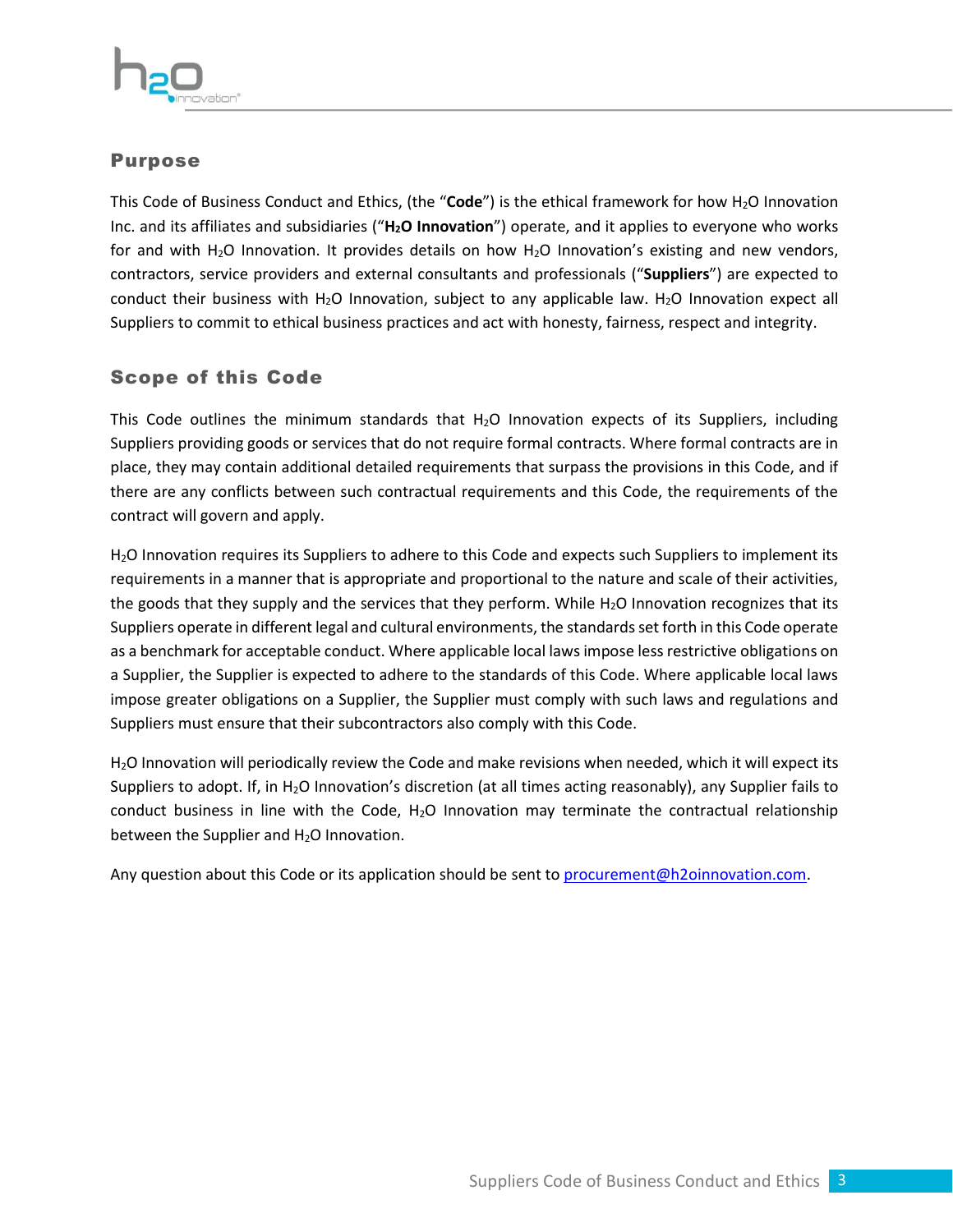

#### <span id="page-3-0"></span>SECTION 1 - RESPONSIBLE PROCUREMENT POLICY

H2O Innovation is a socially responsible company, and this extends to how it procures products and services and the relationships it maintains with its Suppliers.  $H_2O$  Innovation strives to work only with Suppliers with integrity who respect and adhere to applicable municipal bylaws, provincial, federal and international laws and regulations, who hold all permits and licenses required by law, who adhere to the codes, requirements, standards and best practices of their industry, and whose activities respect and care for the environment, labor standards and human rights.

# <span id="page-3-1"></span>SECTION 2 - COMPLIANCE WITH LAW

Suppliers must maintain accurate, complete and appropriate business records and conduct business in compliance with applicable laws, rules and regulations and generally accepted standards of the goods or services they provide.

# <span id="page-3-2"></span>SECTION 3 - CONFLICTS OF INTEREST

Suppliers must not attempt to inappropriately influence any H<sub>2</sub>O Innovation decision or gain any advantage or preferential treatment in their relationship with H<sub>2</sub>O Innovation's employees. If a Supplier has any type of relationship with an  $H_2O$  Innovation employee (friend, relative, partner) during a procurement process or while a contract is in force, the supplier must disclose this to  $H_2O$  Innovation. Gifts or entertainment must not be offered to any  $H_2O$  Innovation employee with the intent or prospect of influencing any  $H_2O$  Innovation business decision.

Suppliers should always avoid situations of real or perceived conflicts of interest and have a companywide code of conduct or other clear policies or processes on managing conflicts of interests. Suppliers' relationship with H<sub>2</sub>O Innovation should be guided by acting in the best interests of H<sub>2</sub>O Innovation. H<sub>2</sub>O Innovation recognizes that Suppliers may be involved in business relationships with other companies, including H2O Innovation's competitors. These relationships should however never interfere, or appear to interfere, with the Supplier's ability to make an objective business decision regarding  $H_2O$  Innovation and to fulfil its responsibilities towards H<sub>2</sub>O Innovation.

Any situation involving a Supplier that may reasonably create even an appearance of conflict of interest should immediately be disclosed to  $H_2O$  Innovation.

#### <span id="page-3-3"></span>SECTION 4 - ANTI-BRIBERY AND ANTI-CORRUPTION

Suppliers must not engage, directly or indirectly, in corruption, fraud, bribery, kickbacks, money laundering, embezzlement, extortion or any other form of corruption. Suppliers may not, directly or indirectly, give or receive improper business advantage or anything of value in exchange for preferential treatment. Suppliers must comply with all applicable laws related to anti-corruption and anti-bribery.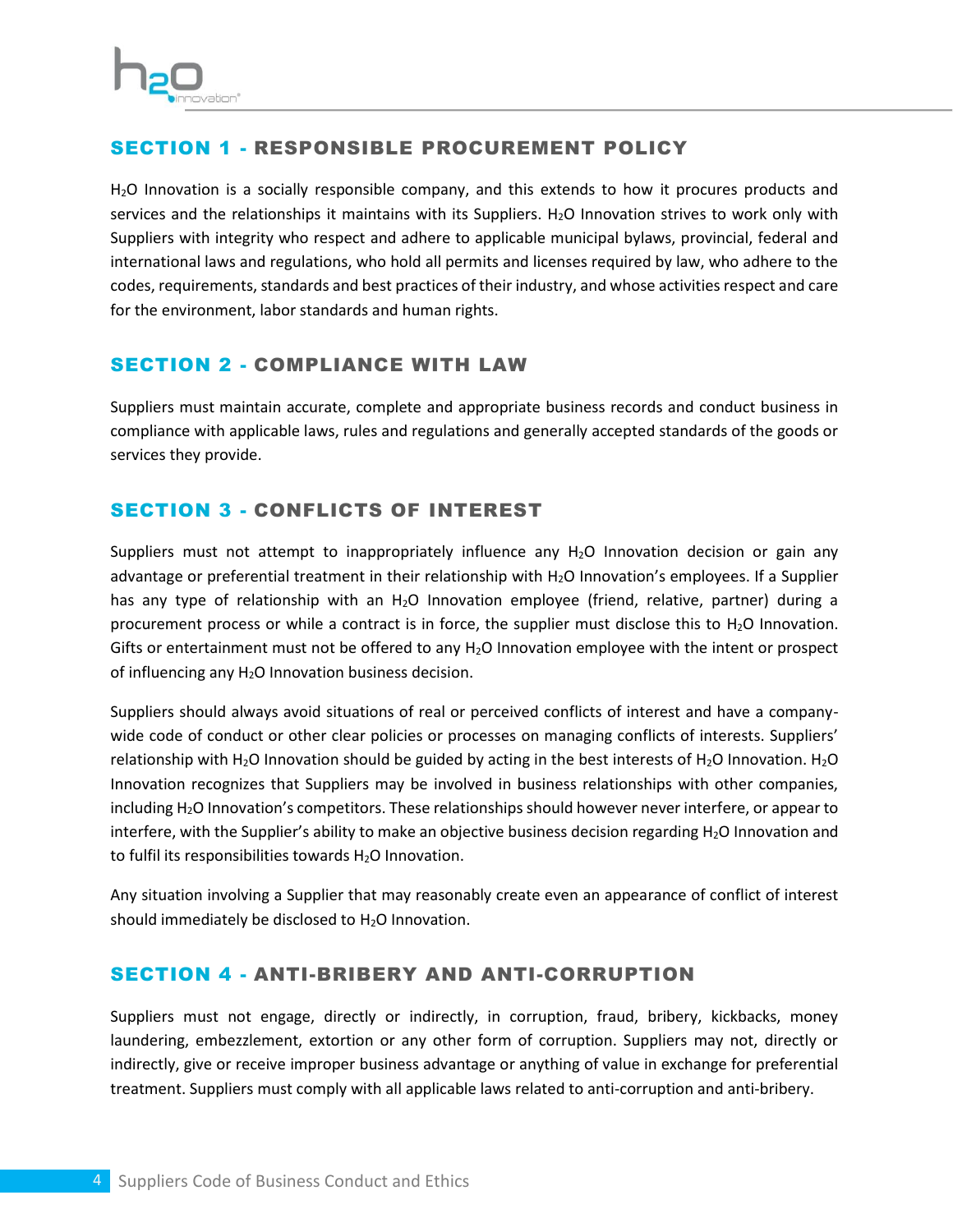

# <span id="page-4-0"></span>SECTION 5 - COMPETITION

Competition and antitrust laws generally: (i) prohibit any type of agreement between competitors that is likely to undermine, restrict or lessen competition or affect prices and (ii) prohibit companies in a dominant or strong market position from abusing their market power by practicing anticompetitive or monopolistic behavior by using predatory pricing practices, pricing below cost, or exclusionary practices such as tying services to eliminate or exclude competitors and thus threaten to create a monopoly position. Suppliers must comply fully with all applicable antitrust and competition laws.

# <span id="page-4-1"></span>SECTION 6 - LABOR AND ENVIRONMENT STANDARDS

# <span id="page-4-2"></span>**6.1 - Compliance with Labour and Human Rights Standards**

Suppliers must adhere to all labor and human rights standards, as set through in the laws applicable in all jurisdictions that they operate. Suppliers must respect human rights in accordance with applicable law and international labor standards.

Suppliers will notably:

- Treat their personnel with dignity and respect and will not permit any physical, sexual, verbal or psychological violence or harassment or abuse.
- Respect the diversity of their personnel and others with whom they interact and comply with all applicable laws relating to human rights, accommodation and accessibility.
- Have in place policies and procedures to minimize the risks of modern slavery or human trafficking in their supply chain, and comply fully with any modern slavery, human trafficking or similar applicable laws.
- Consider all personnel on the basis of their qualifications and abilities.
- Ensure that personnel do not perform work that may jeopardize their health or safety.
- Ensure that all compensation complies with applicable minimum wage laws or the prevailing rate, whichever is higher, and provide all legally mandated benefits.
- Respect freedom of association and collective bargaining.

Supplier will not:

- Use any forced, illegal, unauthorized or prison labour.
- Discriminate or permit differential treatment (except where legitimate occupational requirements are permitted by applicable law).
- Require their personnel to work more than the hours permitted by the laws of the jurisdiction where the workers are employed.
- Where the right to freedom of association and collective bargaining is restricted under applicable law, Suppliers will not hinder the development of parallel means for independent and free association and bargaining.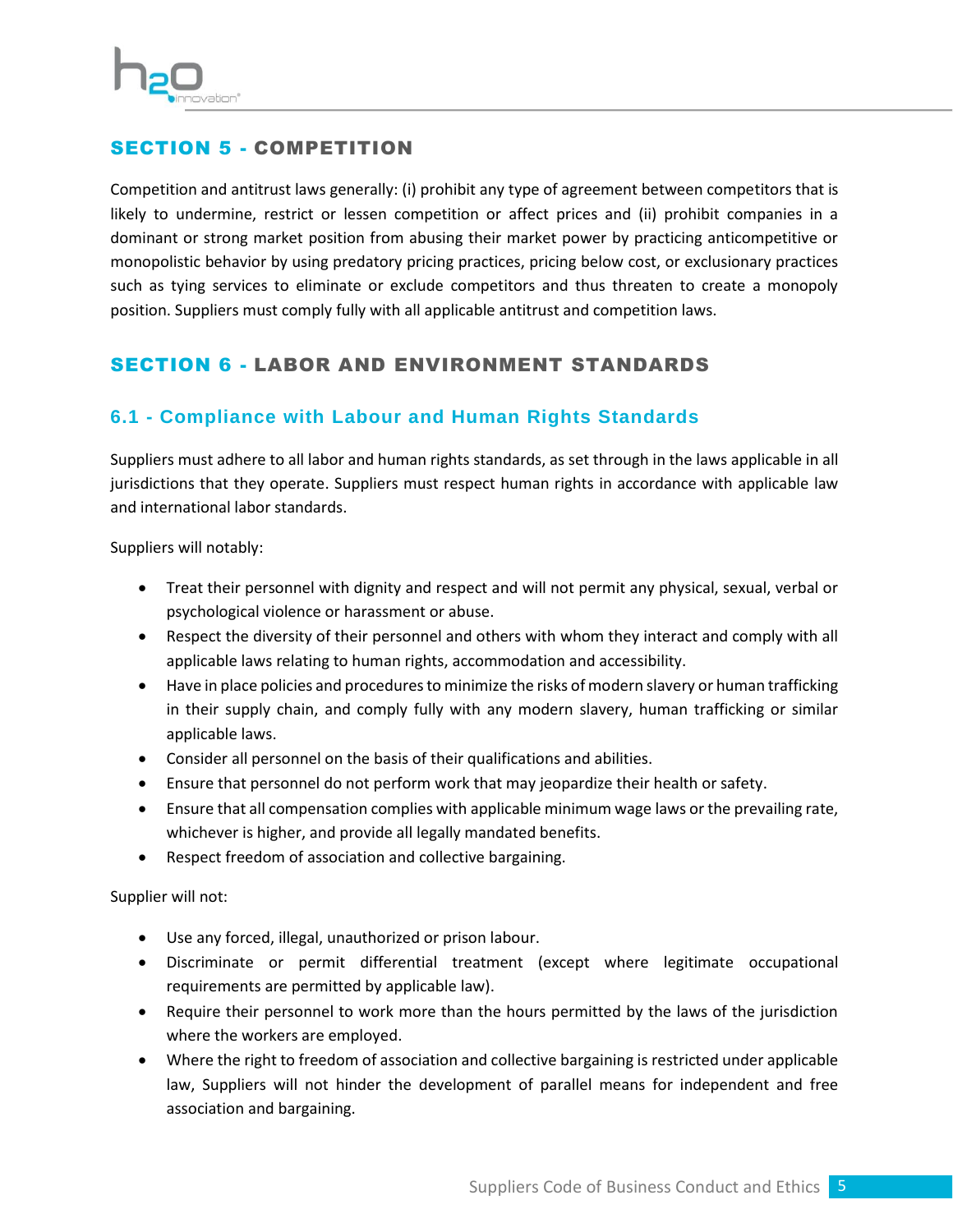

# <span id="page-5-0"></span>**6.2 - Compliance with Environmental Legislation**

Suppliers must abide by all environmental legislation, regulations and standards applicable to their operations and employ management practices that monitor and proactively minimize any negative environmental or social impacts of their operations, including impacts that may be present within their supply chains.

Suppliers should conduct their operations with minimal environmental impact, respect the applicable laws and regulations and adopt the required rules, procedures, contingency measures and management systems in order to ensure their operations are managed safely, ecologically and sustainably. Suppliers should take necessary measures in order to prevent pollution, and conserve, recycle and rationally use the natural resources required for their operations, implement relevant emergency response plans and procedures, take active measures to reduce greenhouse gas emissions and other pollutants and implement relevant environmental training programs for employees and management. Suppliers should also take the necessary measures to ensure the resiliency of their business and products to the impacts of climate change.

All legally required environmental permits, approvals and registrations must be obtained, maintained and kept current, and their operational and reporting requirements must be followed.

#### <span id="page-5-1"></span>SECTION 7 - HEALTH AND SAFETY

Suppliers should provide a safe, clean and healthy work environment and abide by all applicable laws with respect to health, safety and the environment. This includes implementing appropriate safety procedures, training, preventative maintenance and protective equipment. Suppliers should ensure that actual and potential risks to worker health and safety are identified, assessed and eliminated or managed in order to mitigate their impacts and ensure preparedness. Suppliers should strive for continual improvement in safety performance and regularly review and update their safety programs and practices in a manner that ensures ongoing compliance with law and industry standards.

# <span id="page-5-2"></span>SECTION 8 - CONFIDENTIALITY AND PRIVACY

Suppliers must employ policies and procedures that effectively protect the confidentiality, integrity, and availability of  $H_2O$  Innovation information and assets that they have obtained or have access to including ensuring appropriate technological, administrative and physical controls which are appropriate for the sensitivity of the H<sub>2</sub>O Innovation information in the custody of Suppliers. Suppliers may only use H<sub>2</sub>O Innovation personal information obtained for the use for which it was collected and in performance of the services of their agreement with  $H_2O$  Innovation. Personal information shall not be transferred, processed, accessed or maintained without H2O Innovation's prior written consent.